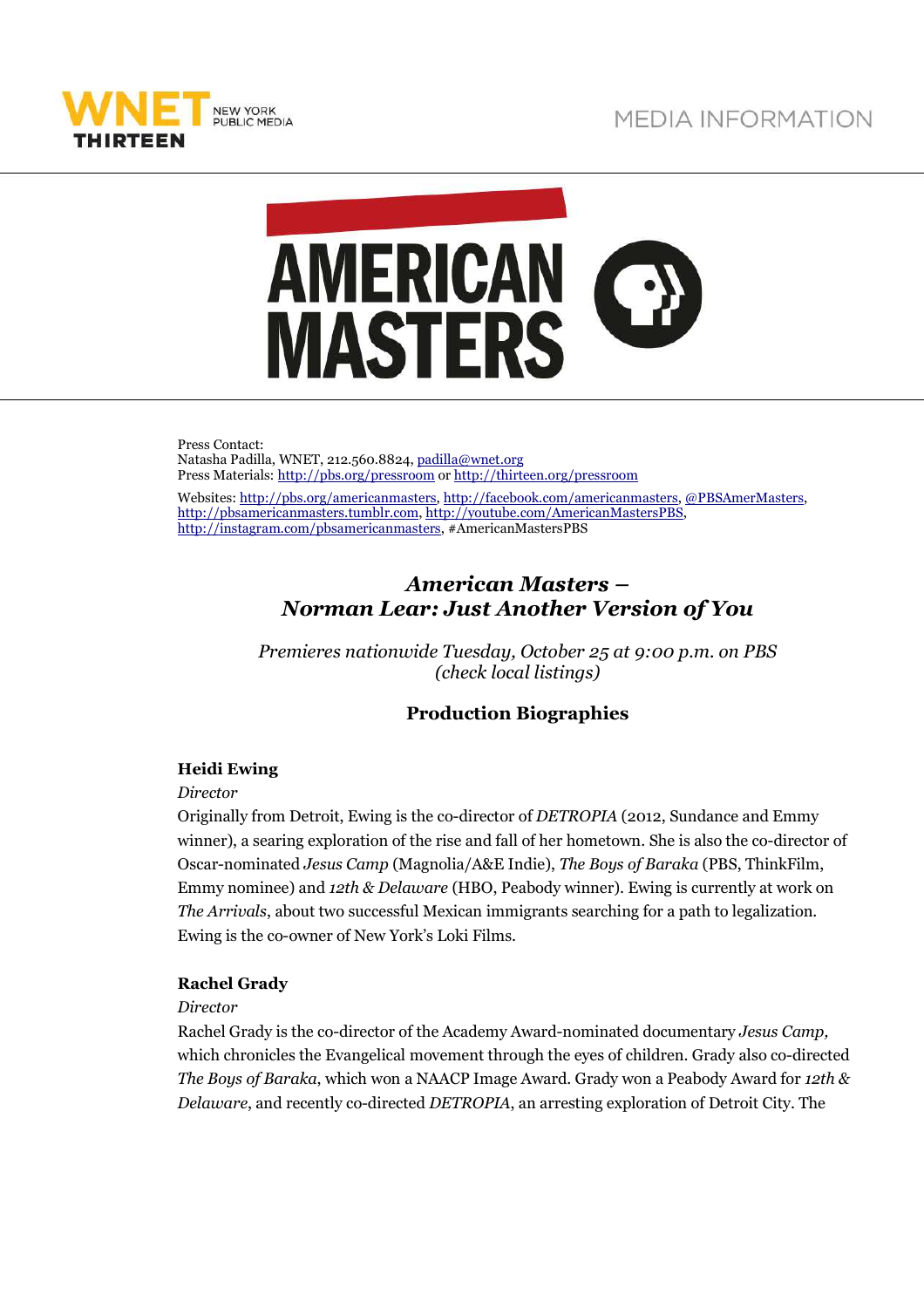film won an Emmy and an Editing Award at the Sundance Film Festival. Grady is the co-owner of New York's Loki Films.

## **Brent Miller**

## *Producer*

*Norman Lear: Just Another Version of You* serves as Brent Miller's debut producing credit for a feature film. Currently, he is co-executive producer of an updated Latino version of Norman Lear's former groundbreaking, long-running series, *One Day at a Time* (Netflix, 2016), as well as, co-executive producer of the upcoming docu-series on inequality called, *American Divided*  (EPIX, 2016), executive produced by Common, Shonda Rhimes and Norman Lear.

## **Suzanne Hillinger**

## *Producer*

Suzanne Hillinger is a Brooklyn-based documentary filmmaker. Prior to producing *Norman Lear: Just Another Version of You*, she produced three seasons of CNN's *Morgan Spurlock Inside Man* (2013 IDA Award Winner for Best Series), including in-depth episodes about immigration, drought, and the NCAA. Her other works include History Channel's feature documentary *The Naturalized*, and her directorial debut *The Faux Real*, which premiered at AFI DOCS Documentary Festival.

## **Enat Sidi**

# *Co-Editor*

Enat Sidi is a prominent documentary editor based in New York and frequent collaborator with directors Heidi Ewing and Rachel Grady. Last year she edited *The Wolfpack*, which won the Sundance 2015 Grand Jury Prize. Her editing on *DETROPIA*, won Sidi the editing prize at Sundance 2012 as well as a News and Documentary Emmy. Other credits include *Jesus Camp*, *12th & Delaware*, *Billy the Kid*, *Web Junkie*, *The Betrayal* and *Bully*.

## **JD Marlow**

## *Co-Editor*

JD Marlow is a feature film editor with wide-ranging experience in the world of post-production, including sound design, music editing and post supervision. Notable credits include *Seeds of Time* (2015, Berlin Film Festival) and *Not My Life* (CNN Int'l, 2011). Other credits include editing on Loki Films/ESPN's *9 for IX* film *Branded*, UK Ch 4's *Rebuilding the World Trade Center* and PBS' *Makers* series episodes *Women in Comedy* and *Women in War*.

# **Ronan Killeen**

## *Director of Photography*

A native of Ireland, Ronan Killeen is a director of photography based in New York. His credits include *Park Avenue: Money, Power and the American Dream* (PBS), *Years of Living Dangerously* (Showtime), *Swift Current*, *What Happened, Miss Simone?* (Netflix), *West of*